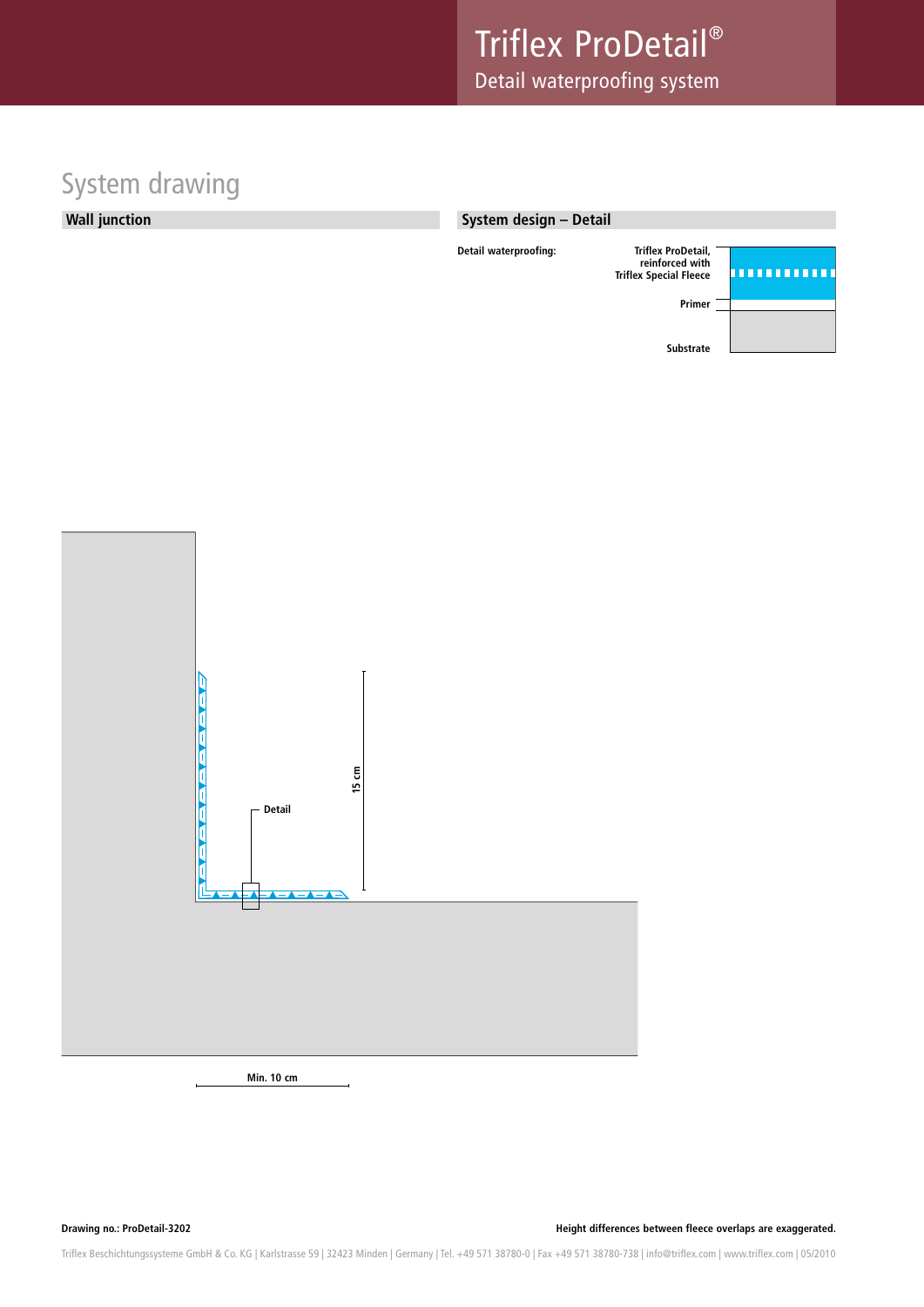# System drawing

**Gully**

#### **System design – Detail**





**Drawing no.: ProDetail-3204 Height differences between fleece overlaps are exaggerated.**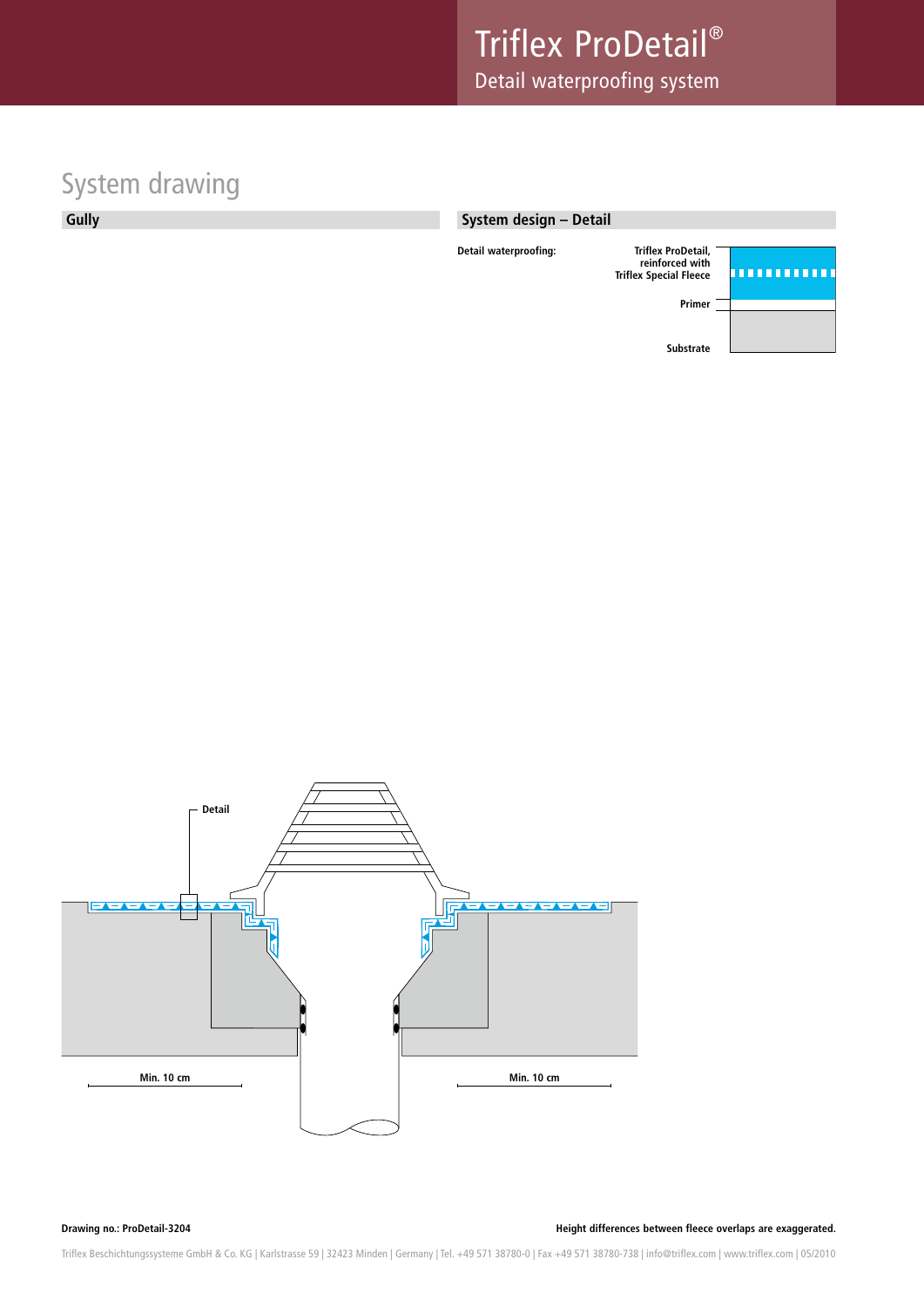### System drawing

#### **Penetration**

#### **System design – Detail**





**Drawing no.: ProDetail-3205 Height differences between fleece overlaps are exaggerated.**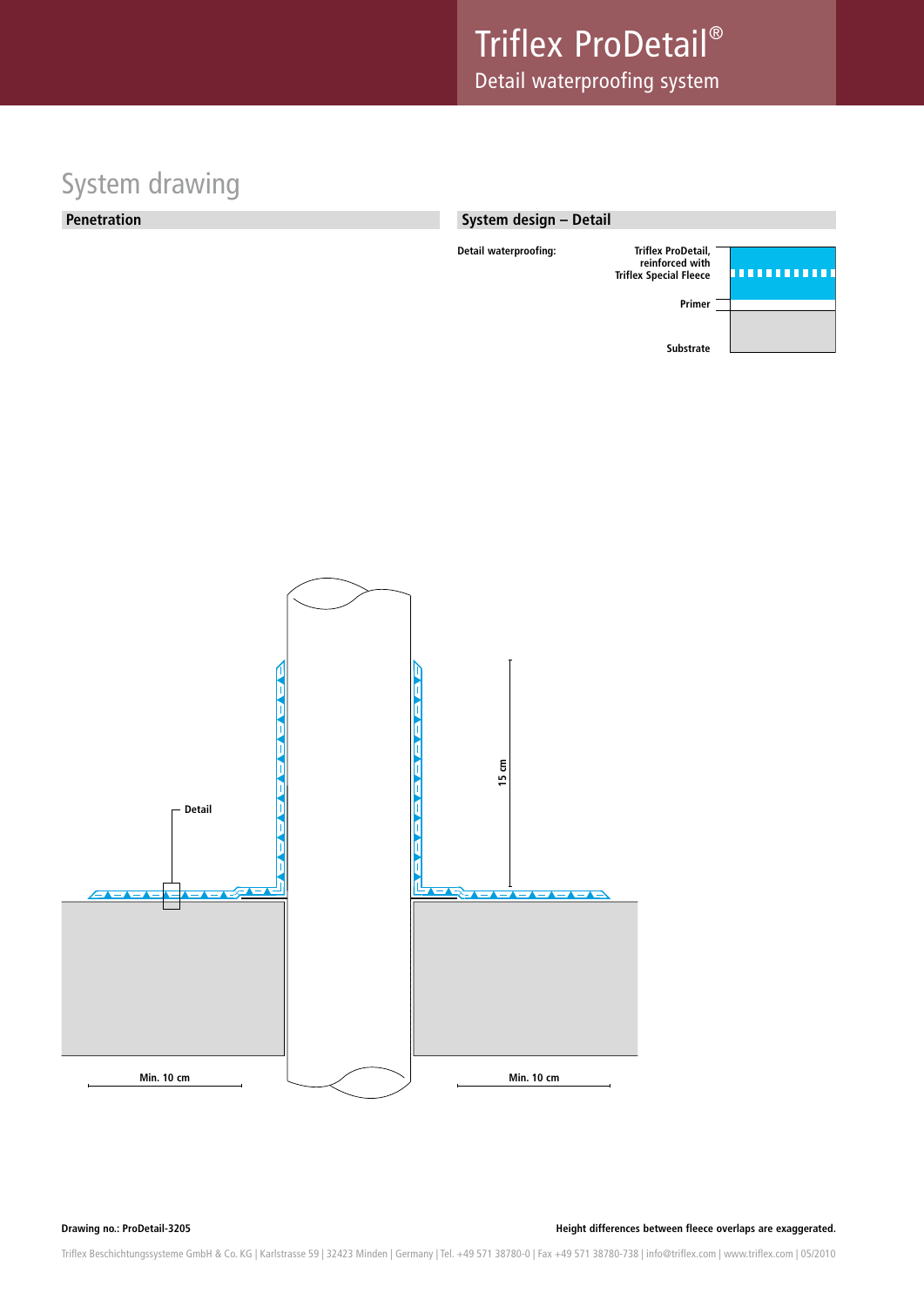### System drawing

#### **Edge finishing with bracket-mounted gutter**

#### **System design – Detail**





**Min. 10 cm**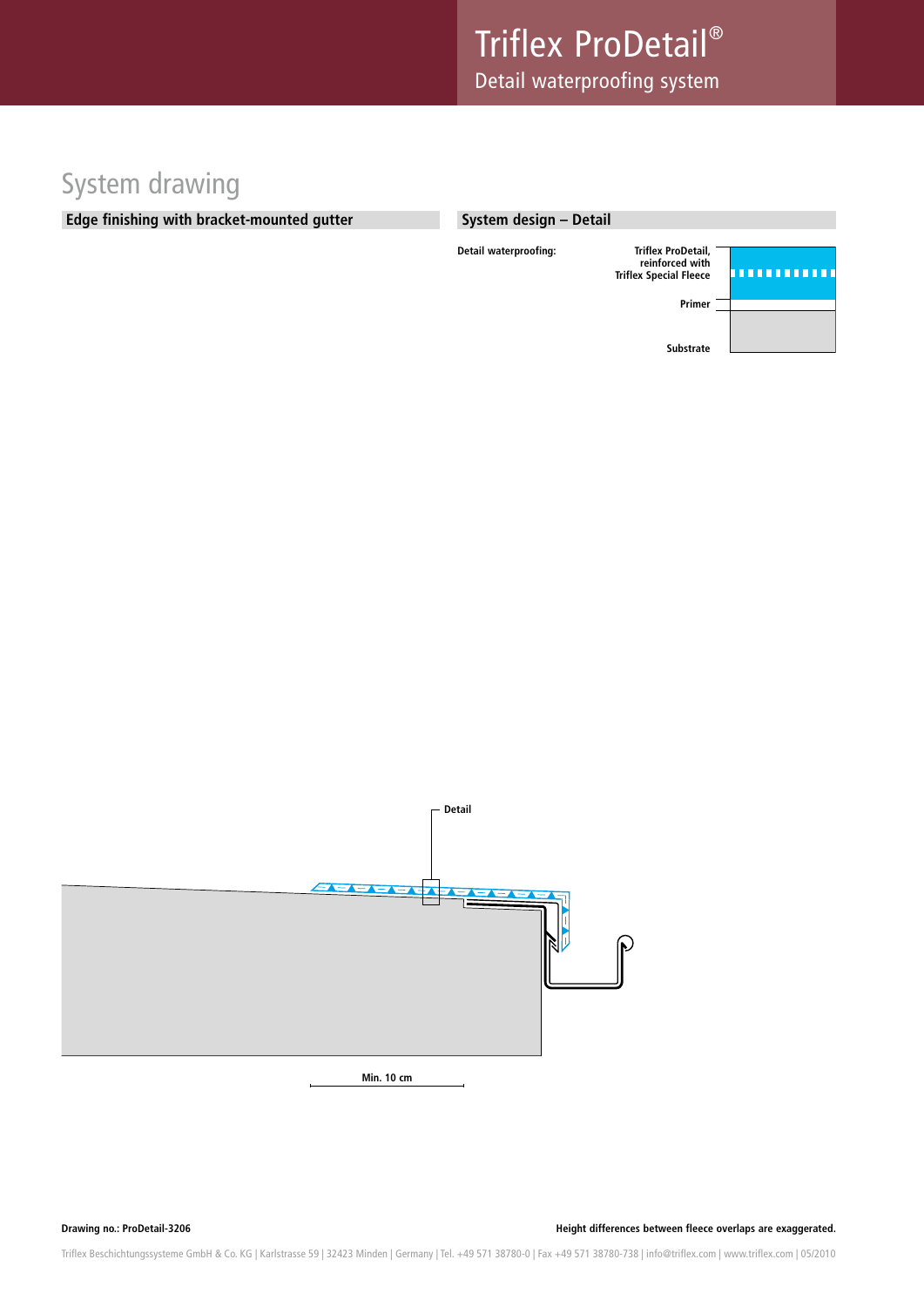### System drawing

#### **Parapet edge finishing**

#### **System design – Detail**





**Min. 10 cm**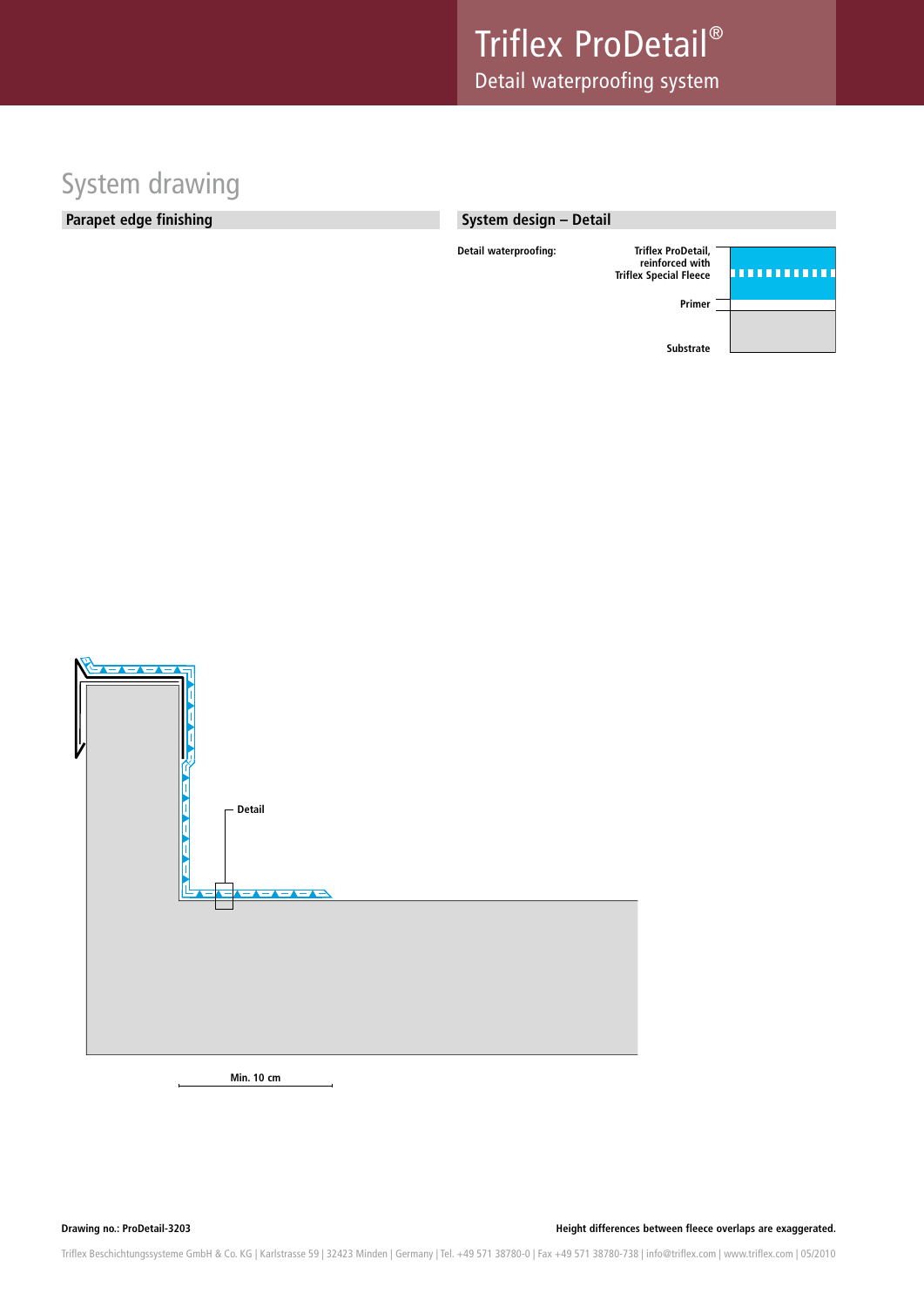# System drawing

#### **Light dome**

#### **System design – Detail**